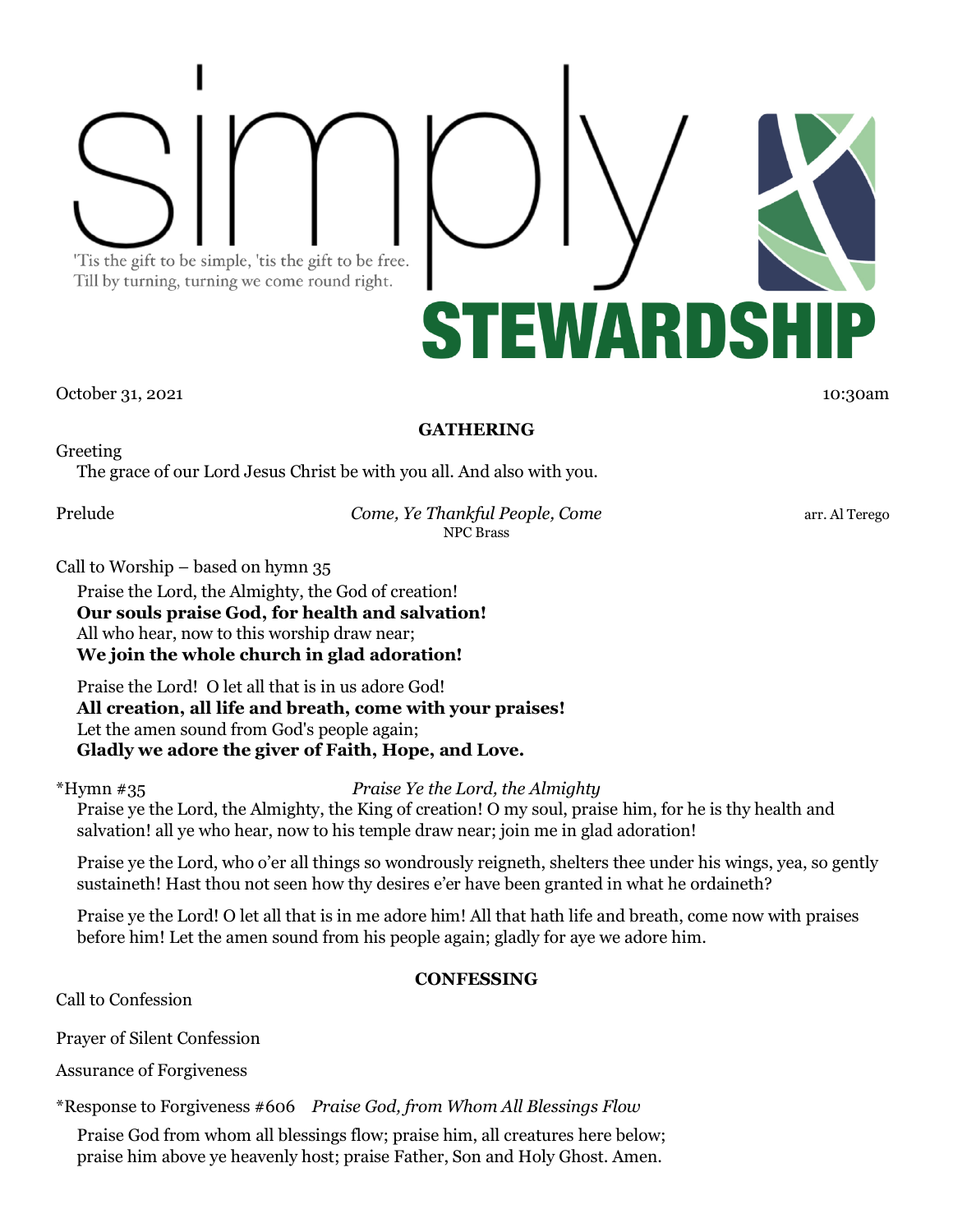\*Affirmation of Faith — from the Presbyterian Brief Statement of Faith

In life and in death we belong to God. Through the grace of our Lord Jesus Christ, the love of God, and the communion of the Holy Spirit, we trust in the one triune God, the Holy One of Israel, whom alone we worship and serve.

**We trust in God, whom Jesus called Abba, Father. In sovereign love God created the world good and makes everyone equally in God's image, male and female, of every race and people, to live as one community. But we rebel against God; we hide from our Creator. Ignoring God's commandments, we violate the image of God in others and ourselves, accept lies as truth, exploit neighbor and nature, and threaten death to the planet entrusted to our care. We deserve God's condemnation. Yet God acts with justice and mercy to redeem creation. In everlasting love, the God of Abraham and Sarah chose a covenant people to bless all families of the earth. Hearing their cry, God delivered the children of Israel from the house of bondage. Loving us still, God makes us heirs with Christ of the covenant. Like a mother who will not forsake her nursing child, like a father who runs to welcome the prodigal home, God is faithful still.**

\*Passing of the Peace

## **LISTENING**

Moment for Mission and Stewardship Invitation

Hymn #286 *Breathe on Me, Breath of God*

Breathe on me, Breath of God; fill me with life anew,

that I may love what thou dost love, and do what thou wouldst do.

Breathe on me, Breath of God, until my heart is pure, until with thee I will one will, to do and to endure.

Breathe on me, Breath of God, till I am wholly thine, until this earthly part of me glows with thy fire divine.

Breathe on me, Breath of God, so shall I never die, but live with thee the perfect life of thine eternity.

Prayers for Illumination

Scripture – Acts 2:41-47

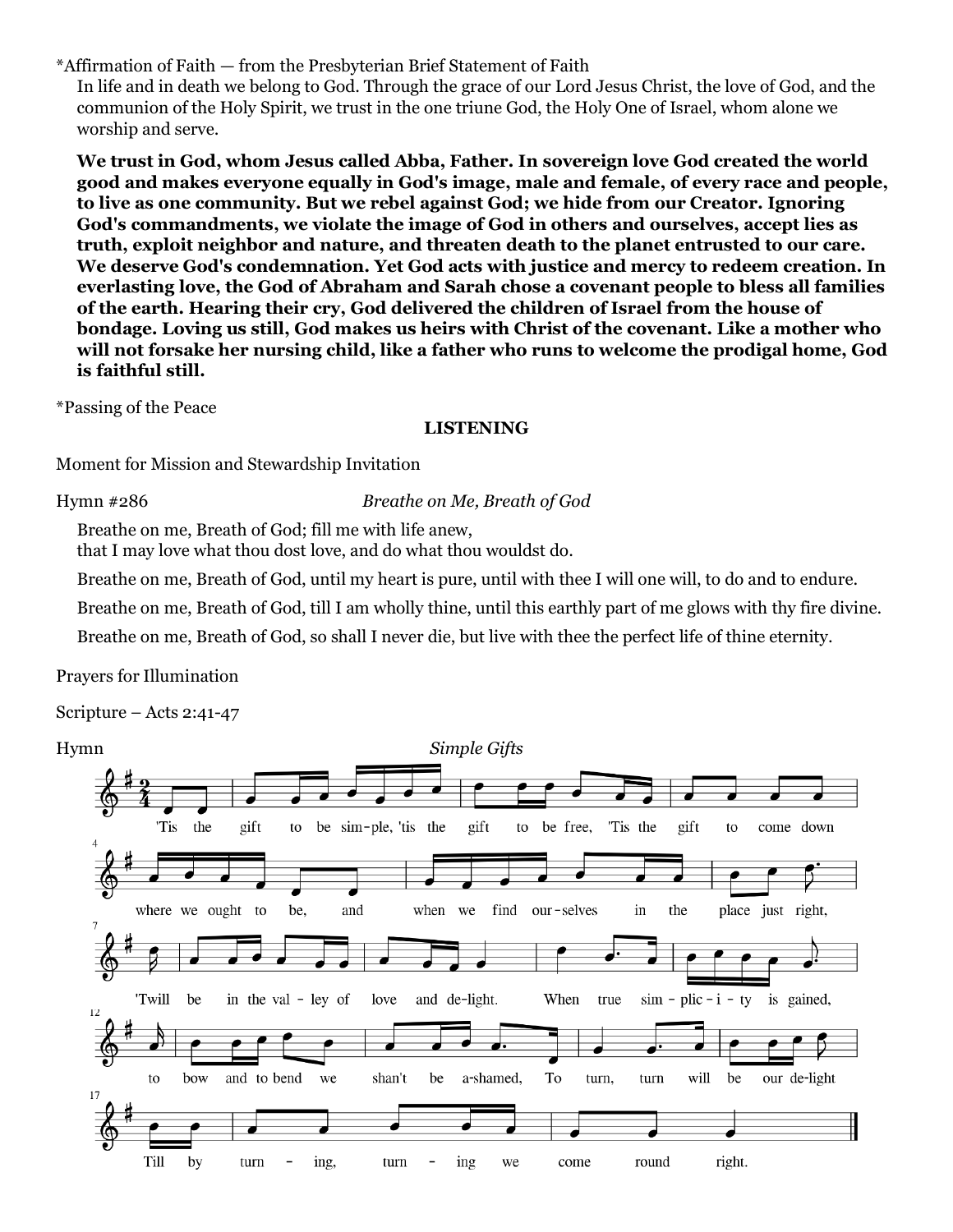## Sermon in Words **Simply Stewardship: Glad and Generous Hearts**

## \*Hymn #309 *Come, Great God of All the Ages*

Come, great God of all the ages; make your earthly mission known; speak through every deed and person; let your way and will be shown. Guide the church to true commitment; give direction now we ask; fit us for the work of building; dedicate us to the task.

Come, Christ Jesus, flesh and spirit, sure foundation, cornerstone; help us form the church eternal; may your vision be our own. Send a message to each follower; lead all people to your way; urge us to strong faith and action as we build the church today.

Come, great Spirit, in and with us, tune our ears to hear your call; through the moving of your presence, let redeeming love recall ministry I dedication, love embodied in our deeds; challenge us to do your bidding, see purpose, fill on needs.

Come, O come, in celebration, household of the one true God; in commitment and rejoicing let us go where Christ has trod; as we act in faith and reverence, let us, Lord, the future see; place us in the church triumphant, now and for eternity.

## **FEASTING**

Invitation to the Table

Prayer of Thanksgiving

The Lord be with you. **And also with you.**  Lift up your hearts. **We lift them up to the Lord.**  Let us give thanks to the Lord our God. **It is right for us to give thanks and praise...** 

## Lord's Prayer

**Our Father, Who art in Heaven, Hallowed be Thy name, Thy Kingdom Come, Thy will be done, on earth as it is in heaven. Give us this day our daily bread. And forgive us our debts as we forgive our debtors. And lead us not into temptation but deliver us from evil, for Thine is the Kingdom, and the power and the glory, forever. Amen.** 

Sharing of Bread and Cup

*All who desire the communion meal are invited to come forward to the table, receive a portion of bread from the pastor, take a cup from one of the elders, and return to the pew. We will share in the cup together once everyone has been served.* 

Music during Communion *Here I Am to Worship* arr. Michael Lawrence

Closing Unison Prayer

**God of grace, you renew us at your table with the bread of life. May this food strengthen us in love and help us to serve you in each other. We ask this in the name of Jesus, the Lord. Amen.**

## **DEPARTING**

\*Benediction

\*Sung Response Northumbria Community

May the peace of the Lord Christ go with you, wherever he may send you. May he guide you through the wilderness, protect you through the storm. May he bring you home rejoicing at the wonders he has shown you. May he bring you home rejoicing, once again into our doors.